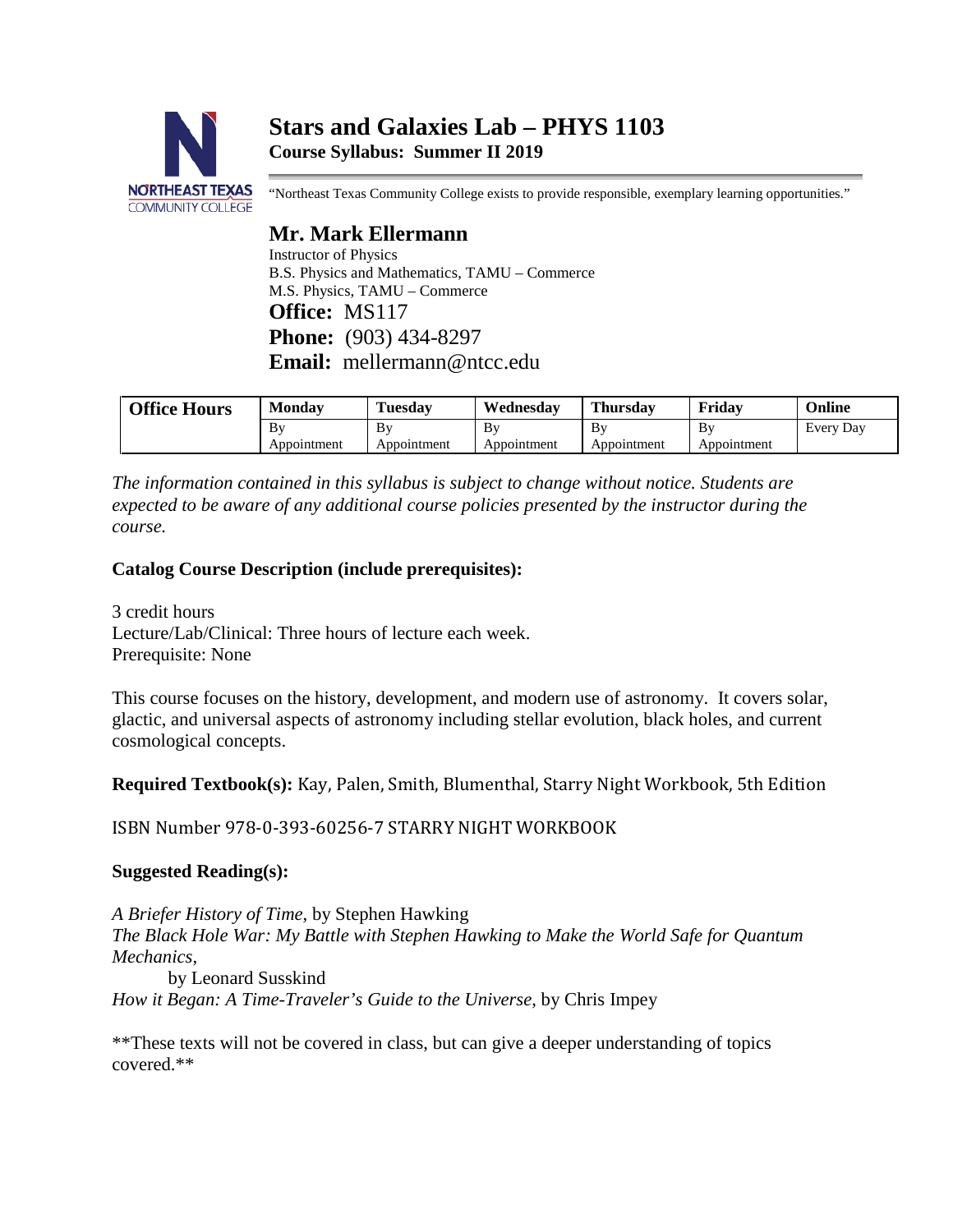**Student Learning Outcomes:** Upon successful completion of this course, students will be able to demonstrate understanding of qualitative concepts relating to the following learning outcomes:

| 1103.1) | Recognize scientific and quantitative methods and the differences                                                                             |
|---------|-----------------------------------------------------------------------------------------------------------------------------------------------|
|         | between these approaches and other methods of inquiry used in<br>modern astrophysics                                                          |
|         |                                                                                                                                               |
| 1103.2) | Communicate observations and interpretations clearly through                                                                                  |
|         | written communication                                                                                                                         |
| 1103.3) | Use basic laws of astronomy to solve assigned tasks.                                                                                          |
| 1103.4) | The ability to translate, interpret, and extrapolate scientific theory                                                                        |
|         | governing the formation and evolution of stars.                                                                                               |
| 1103.5) | The ability to translate, interpret, and extrapolate scientific theory<br>governing the formation and evolution of galaxies and the universe. |
|         |                                                                                                                                               |

**SCANS Skills:**  $N/A$ 

## **Evaluation/Grading Policy:**

Homework Assignments: 100%

The letter grading system is:

| A | $(90\% - 100\%)$ |
|---|------------------|
| B | $(80\% - 89\%)$  |
| C | $(70\% - 79\%)$  |
| D | $(60\% - 69\%)$  |
| F | $($ < 60%)       |

## **Tests / Exams:**

There will be quizzes that review each chapter's labs. These quizzes will be counted as homework grades with equal weight to the labs. There will not be any major test.

## **Labs:**

Each lab will require the use of Starry Night software.

## **Student Responsibilities/Expectations:**

This course requires a concerted effort by the student to manage their time wisely. The student should set up a weekly schedule of 2-3 hours of study to be successful in this course. Two to three hours per week is minimal time necessary for reading and doing homework assignments.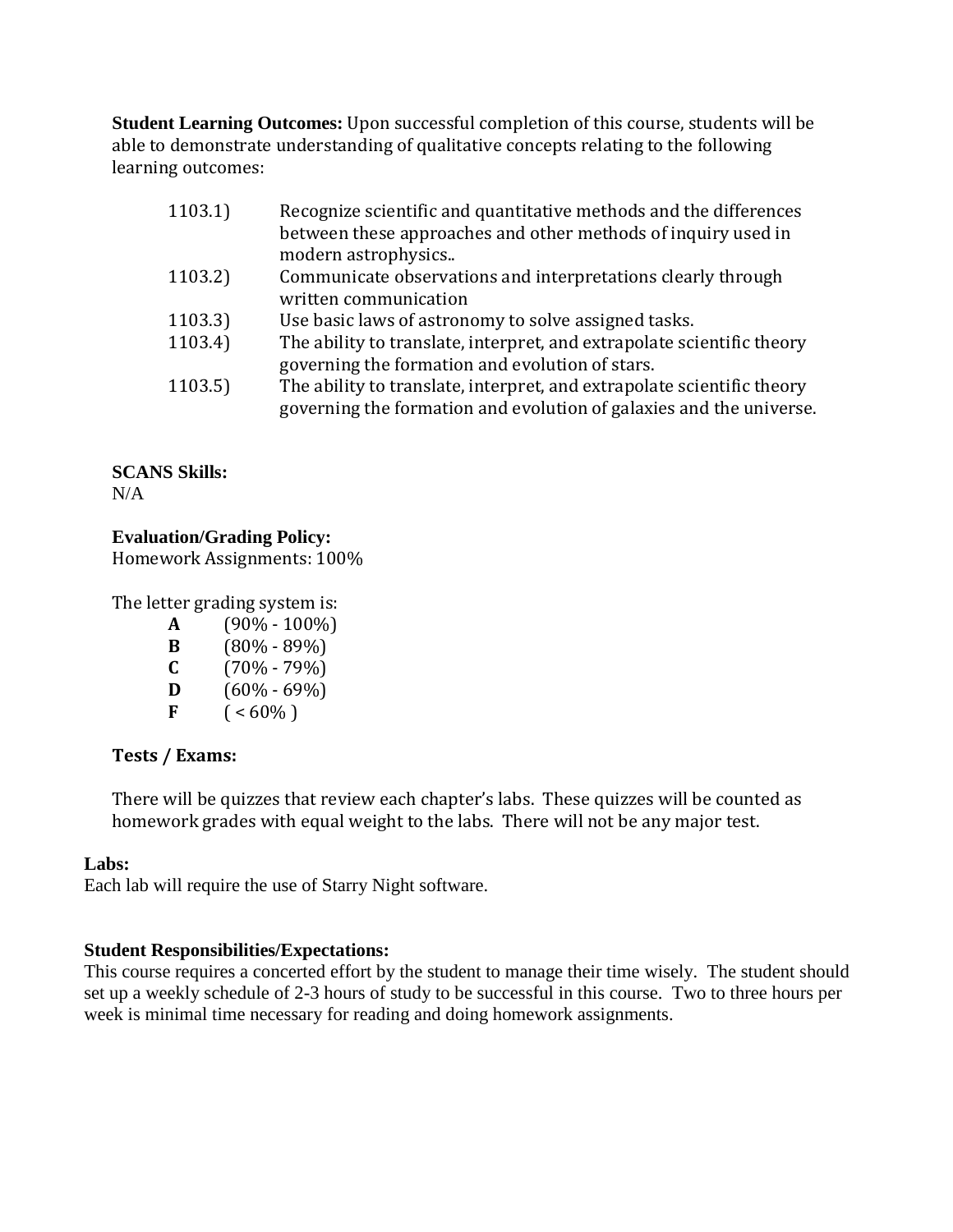#### **NTCC Academic Honesty Statement:**

"Students are expected to complete course work in an honest manner, using their intellects and resources designated as allowable by the course instructor. Students are responsible for addressing questions about allowable resources with the course instructor. NTCC upholds the highest standards of academic integrity. This course will follow the NTCC Academic Honesty policy stated in the Student Handbook."

#### **Academic Ethics**

The college expects all students to engage in academic pursuits in a manner that is beyond reproach. Students are expected to maintain complete honesty and integrity in their academic pursuit. Academic dishonesty such as cheating, plagiarism, and collusion is unacceptable and may result in disciplinary action. Refer to the student handbook for more information on this subject.

#### **ADA Statement:**

It is the policy of NTCC to provide reasonable accommodations for qualified individuals who are students with disabilities. This College will adhere to all applicable federal, state, and local laws, regulations, and guidelines with respect to providing reasonable accommodations as required to afford equal educational opportunity. It is the student's responsibility to request accommodations. An appointment can be made with Shannin Garrett, Academic Advisor/Coordinator of Special Populations located in the College Connection. She can be reached at 903-434-8218. For more information and to obtain a copy of the Request for Accommodations, please refer to the [NTCC website –](http://www.ntcc.edu/index.php?module=Pagesetter&func=viewpub&tid=111&pid=1) Special [Populations.](http://www.ntcc.edu/index.php?module=Pagesetter&func=viewpub&tid=111&pid=1)

## **Family Educational Rights And Privacy Act** (**Ferpa**):

The Family Educational Rights and Privacy Act (FERPA) is a federal law that protects the privacy of student education records. The law applies to all schools that receive funds under an applicable program of the U.S. Department of Education. FERPA gives parents certain rights with respect to their children's educational records. These rights transfer to the student when he or she attends a school beyond the high school level. Students to whom the rights have transferred are considered "eligible students." In essence, a parent has no legal right to obtain information concerning the child's college records without the written consent of the student. In compliance with FERPA, information classified as "directory information" may be released to the general public without the written consent of the student unless the student makes a request in writing. Directory information is defined as: the student's name, permanent address and/or local address, telephone listing, dates of attendance, most recent previous education institution attended, other information including major, field of study, degrees, awards received, and participation in officially recognized activities/sports.

**6 Drop Rule:** "Students who enrolled in Texas public institutions of higher education as first-time college students during the Fall 2007 term or later are subject to section 51.907 of the Texas Education Code, which states that an institution of higher education may not permit a student to drop (withdraw with a grade of "W") from more than six courses. This six-course limit includes courses that a transfer student has previously dropped at other Texas public institutions of higher education if they fall under the law. Students should be sure they fully understand this drop limit before they drop a course. Please visit the admissions office or counseling/advising center for additional information and assistance."

## **Other Course Policies:**

There will be no cell phone usage in the classroom. One warning for cell phone use will be issued, any further use will result in removal from class.